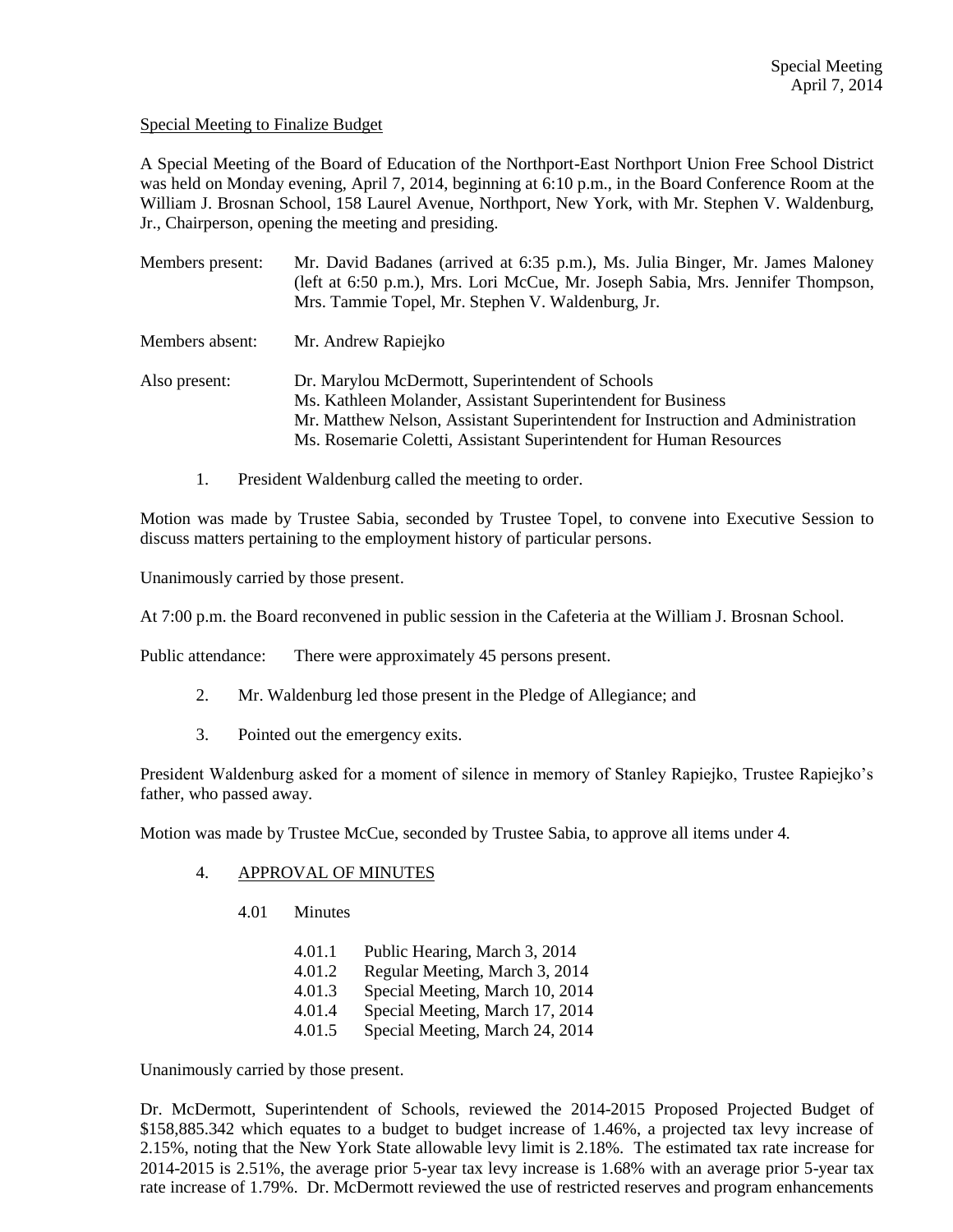in the 2014-2015 proposed budget, the capital projects which have been completed, are in-progress, or scheduled to be completed, and the capital projects to consider for 2014-2015. Dr. McDermott reviewed the projected revenue for 2014-2015 and recommendations for the use of the additional state aid.

# 5. COMMUNICATIONS RECEIVED REGARDING THE 2014-2015 PROPOSED BUDGET AND PUBLIC COMMENT – BOARD MOTION TO CONVENE INTO COMMITTEE-OF-THE-WHOLE TO INFORMALLY DISCUSS PROPOSED BUDGET

- 5.01 Communications received regarding the proposed 2014-2015 budget:
	- 5.01.1 Letter from Mr. Armand D'Accordo, received March 31, 2014

Mr. D'Accordo stated that he would like the District to provide answer to his questions on how many administrators, teachers, teaching assistants have been cut since over the past decade student enrollment has decreased by almost 1,000 students, why the budget is increasing if the District is cutting 32.55 staff positions. Mr. D'Accordo stated that what really matters is budget to actual expenditures.

5.01.2 Letter from Ms. Pat Gardiner, received April 1, 2014

Ms. Gardiner stated that she is concerned that no funds are being allocated to the high school fields with the exception of a new scoreboard on the football field. It has been over five years since the bond for field improvement was defeated and since that time no action plan has been discussed by the board nor sufficient action taken to repair our current fields. Ms. Gardner stated she would like to see a committee formed chaired by the athletic director to include all booster club presidents, develop a plan of action and design for current fields, research funding opportunities both inside and outside district boundaries, and present plan to the Board of Education by December 2014.

## PUBLIC PARTICIPATION

| Name                                            | Comment                                                                                                                                                                                                                                                                                                                                                                                                                                                                                                                                                                                    |
|-------------------------------------------------|--------------------------------------------------------------------------------------------------------------------------------------------------------------------------------------------------------------------------------------------------------------------------------------------------------------------------------------------------------------------------------------------------------------------------------------------------------------------------------------------------------------------------------------------------------------------------------------------|
| Darryl St. George<br><b>High School Teacher</b> | Stated that next week is Hope Week the purpose of which is to raise awareness<br>of drug and alcohol problems in the community. It is also rap week (recovery<br>awareness and prevention) at the high school and middle schools. The week<br>will culminate on with a presentation by Chris Herren to the students.                                                                                                                                                                                                                                                                       |
| <b>Adam Lawrence</b><br>Student                 | Stated that Long Island High School for the Arts should not be removed from<br>next year's budget because the resources are far greater than what could be<br>offered at Northport High School.                                                                                                                                                                                                                                                                                                                                                                                            |
| Nina Dorata<br>Resident                         | Dr. Dorata stated that research was done regarding the establishment of a<br>school budget committee and management entrenchment. Dr. Dorata stated<br>that over a six year period when school districts had a budget committee in<br>place the budget over that period of time was statistically significantly lower<br>than with no budget committee in place. Dr. Dorata also stated that her<br>research included management entrenchment measured by the number of<br>tenured years board members have during that particular time which showed<br>more tenure equaled higher budget. |

Trustee McCue asked what the control group was and of those who had budget committees what was the average budget increase.

| <b>Kelly Clark</b> | Asked what repairs and upgrades are included in the proposed budget for |
|--------------------|-------------------------------------------------------------------------|
| Parent             | Northport Middle School                                                 |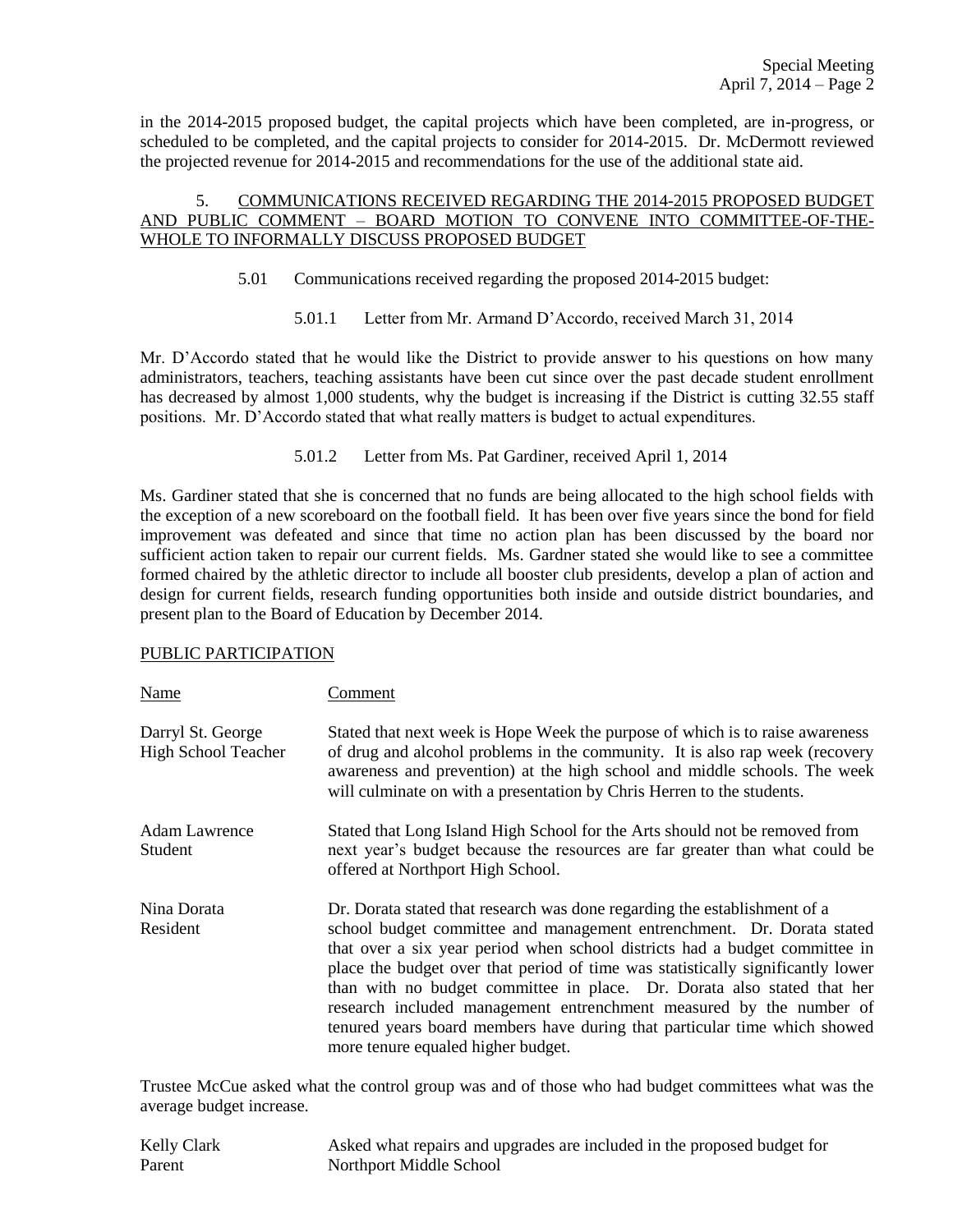5.02 Motion was made by Trustee Topel, seconded by Trustee Sabia, to convene into Committee-of-the-Whole to informally discuss the proposed 2014-2015 budget and resolutions.

Unanimously carried by those present.

At 8:30 p.m. the Board convened into Committee-of-the-Whole.

#### 6. MOTION TO CONVENE INTO SPECIAL MEETING

Motion was made by Trustee Badanes, seconded by Trustee Topel, to come out of Committee-of-the-Whole and reconvene into Special Meeting.

Unanimously carried by those present.

At 10:25 p.m. the Board came out of Committee-of-the-Whole.

6.01 Motion was made by Trustee Waldenburg, seconded by Trustee Topel, to approve the following SEQRA resolution:

"WHEREAS, the Board of Education of the Northport-East Northport Union Free School District, desires to embark upon the following capital improvement projects: Electrical/technology upgrades to the fire alarm system at each of the School District's elementary schools, and renovation of Northport Middle School H wing male and female lavatories; and

WHEREAS, said capital improvement projects are subject to classification under the State Environmental Review Act (SEQRA); and

WHEREAS, the SEQR Regulations declare Type II actions to be actions that have no significant impact on the environment and require no further review under SEQR; and

WHEREAS, the Board of Education has examined all information related to the capital improvement projects, and has determined that the above-described capital improvement projects are classified as Type II actions pursuant to section 617.5 (c)(1) and (c)(2) of the SEQR Regulations;

NOW, THEREFORE, BE IT RESOLVED that the Board of Education hereby declares itself lead agency in connection with the requirements of the State Environmental Quality Review Act (SEQRA); and

BE IT FURTHER RESOLVED that the Board of Education hereby declares the above-referenced projects to be Type II actions which require no further review under SEQR.

BE IT FURTHER RESOLVED that the Board of Education has forwarded an official copy of this resolution to the New York State Education Department together with a copy of the correspondence from the New York State Office of Parks, Recreation and Historic Preservation and has received clearance from the Department"

At 10:30 p.m., motion was made by Trustee Thompson, seconded by Trustee Topel, to extend the meeting.

Vote on Trustee Thompson's motion was as follows:

YES: Mr. Badanes, Ms. Binger, Mrs. McCue, Mr. Sabia, Mrs. Thompson, Mr. Waldenburg NO: Mrs. Topel.

Motion passed.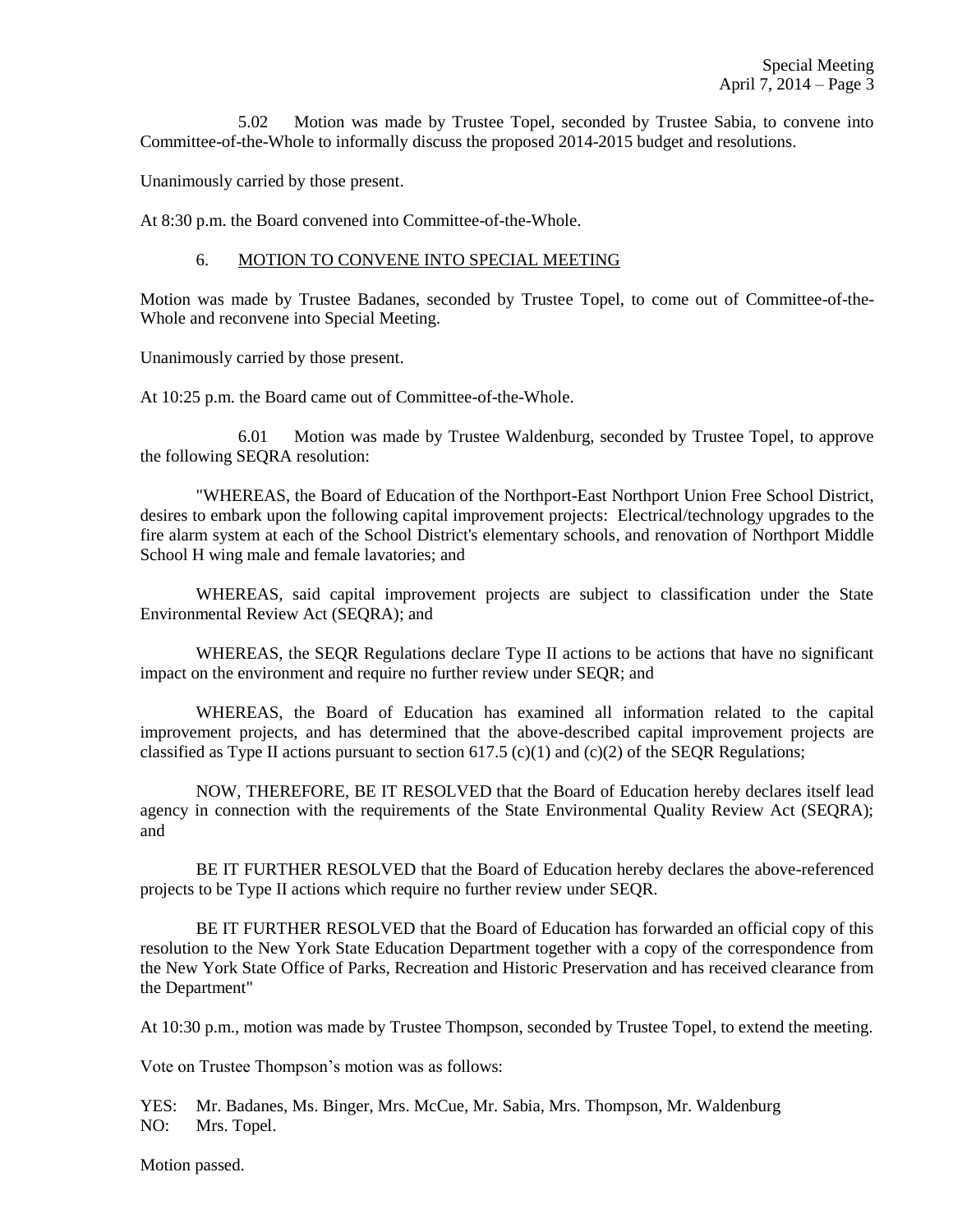#### 7. FINALIZATION OF PROPOSITIONS

7.01 Finalization of the Propositions that will be submitted to the Voters on May 20, 2014,

Motion was made by Trustee Thompson, seconded by Trustee Topel, to approve the following resolution:

The Board removed the greeter at the William J. Brosnan School from the budget at \$26,001, reducing the tax levy under 2%, from the additional state aide adding a \$250,000 interfund transfer to project #6, renovation of Northport Middle School H wing lavatories, and applying the remainder to reduce the assigned fund balance by approximately \$175,000. Additionally, the school calendars will be mailed home.

"BE IT RESOLVED, that the following proposition shall be submitted to the voters at the May 20, 2014 Annual Vote as 'Proposition No. 1':

RESOLVED, that the Annual School District Budget for the 2014-2015 School year in the amount of \$159,109,341 and the necessary taxes therefore be approved"

Vote on Trustee Thompson's motion was as follows:

YES: Mr. Badanes, Ms. Binger, Mrs. McCue, Mrs. Thompson, Mrs. Topel, Mr. Waldenburg NO: Mr. Sabia

Motion passed.

Motion was made by Trustee Thompson, seconded by Trustee Badanes, to approve the following resolution:

"BE IT RESOLVED, that the Board of Education hereby authorizes the following proposition to be submitted to the voters of the Northport-East Northport Union Free School District on May 20, 2014 as 'Proposition No. 2':

SHALL the Board of Education be authorized to expend (1) the sum of \$650,000 from the Capital Reserve Fund established on September 19, 2012 for the purpose of completing the following capital improvements: (a) Electrical/technology upgrades to the fire alarm system at each of the School District's elementary schools, the foregoing to include all labor, materials, equipment, apparatus and incidental costs related thereto."

Vote on Trustee Thompson's motion was unanimously carried by those present.

Motion was made by Trustee Thompson, seconded by Trustee Sabia, to approve all items under 8. and 9., including supplemental item 9.30 (Rider to Agreement)

## 8. SUPERINTENDENT'S REPORT, GENERAL – FOR BOARD ACTION

8.01 Personnel Actions Report, dated April 7, 2014, attached and made part of the official minutes.

President Waldenburg announced the retirement of Theresa Cosgrave after twelve years and ten months of service to the District.

- 8.02 Approving Schedule J Committee on Special Education
- 8.03 Adopting the proposed School Calendar for 2014-2015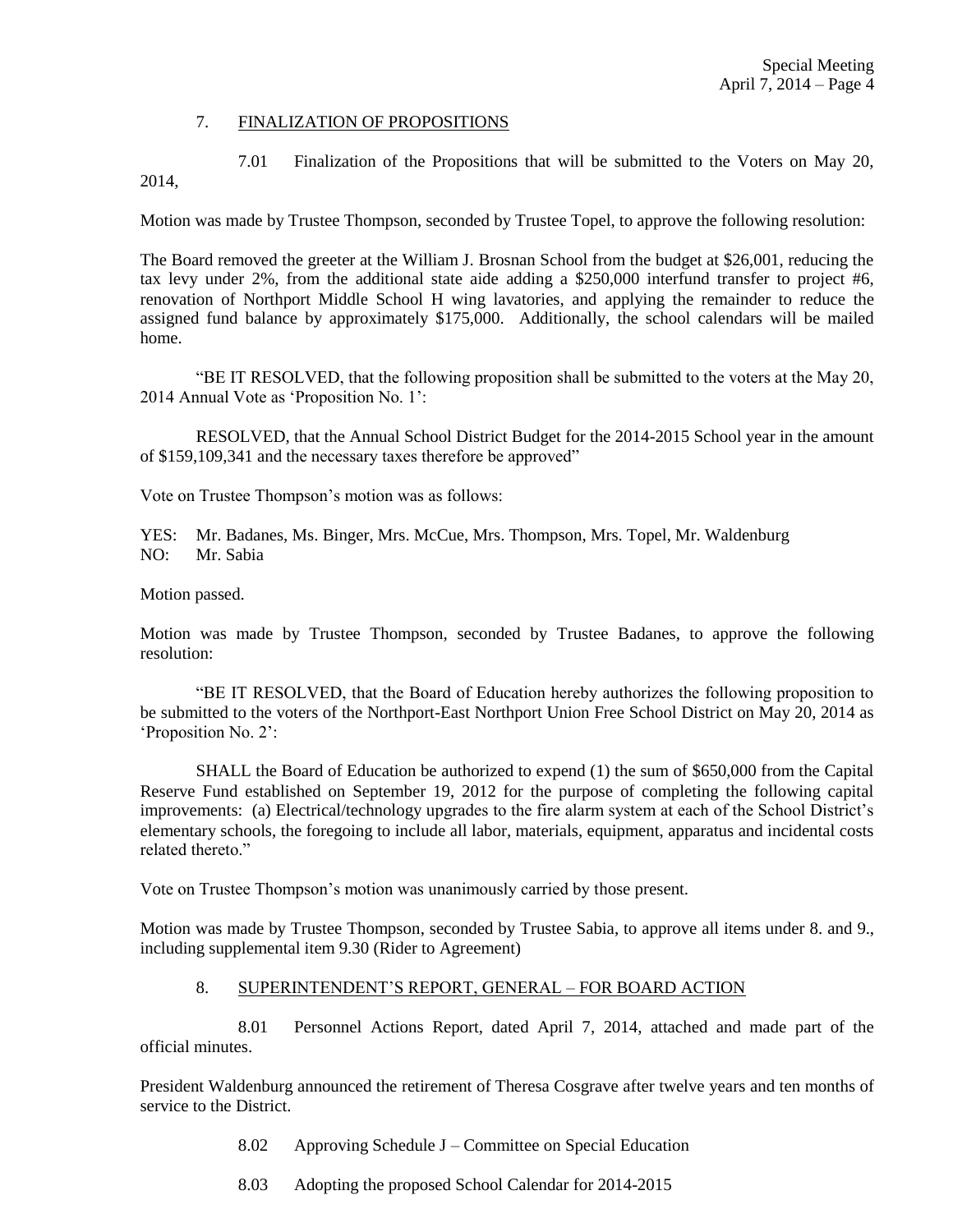#### 9. SUPERINTENDENT'S REPORT, FINANCIAL – FOR BOARD ACTION

9.01 Approving a Supplementary Education Services Agreement between the Northport-East Northport Union Free School District and Hoop Dreams with Chris Herren (SSS)

9.02 Approving a Supplementary Education Services Agreement between the Northport-East Northport Union Free School District and Roger E. Maher (HR)

9.03 Approving a Rider to Agreement between the Board of Education of the Northport-East Northport Union Free School District and the John W. Engeman Theater (OAS)

9.04 Approving a Rider to Agreement between the Board of Education of the Northport-East Northport Union Free School District and Medieval Times Dinner & Tournament, Inc. (NMS)

9.05 Authorizing the Board President to sign contracts with the following school districts to provide health services for Northport-East Northport students attending schools in that district during the 2013-2014 school year:

9.05.1 Huntington Union Free School District, seventeen (17) students attending St. Patrick @ \$585.00, totaling \$9,945.00

9.05.2 South Huntington Union Free School District eighty-six (86) students attending St. Anthony's High School and eleven (11) students attending Long Island School for the Gifted @ \$807.41, totaling \$78,318.77

9.05.3 Smithtown Central School District, three (3) students attending Harbor Country Day School and 13.31 students attending Smithtown Christian School @ \$861.11, totaling \$14,044.70

9.05.4 Bellmore Union Free School District, two (2) students attending St. Elizabeth Ann Seton @ \$943.31, totaling \$1,886.62

9.06 Approving Treasurer's Report and Monthly Summary of Receipts and Disbursements:

9.06.1 Treasurer's Report for the period January 1, 2014 through January 31,

2014

9.06.2 Monthly Summary of Receipts and Disbursements for January 2014

9.07 Approving Schedule of Investments as of January 31, 2014

9.08 Approving Collateral Schedule as of January 31, 2014

9.09 Approving Bank Reconciliation Report for the Month Ended January 31, 2014

9.10 Approving the General Fund Projected Cash Flow Statement for the year ending 2013-2014, Actual Data July 1, 2013 – January 31, 2014, Estimated Data February 1, 2014 – June 30, 2014

9.11 Approving transfer of general fund appropriations in the 2013-2014 budget

9.12 Approving Monthly Revenue and Budget Status Report – School Lunch Fund for the month ending January 31, 2014

9.13 Approving Monthly Revenue and Budget Status Report – Special Aid Fund for the month ending January 31, 2014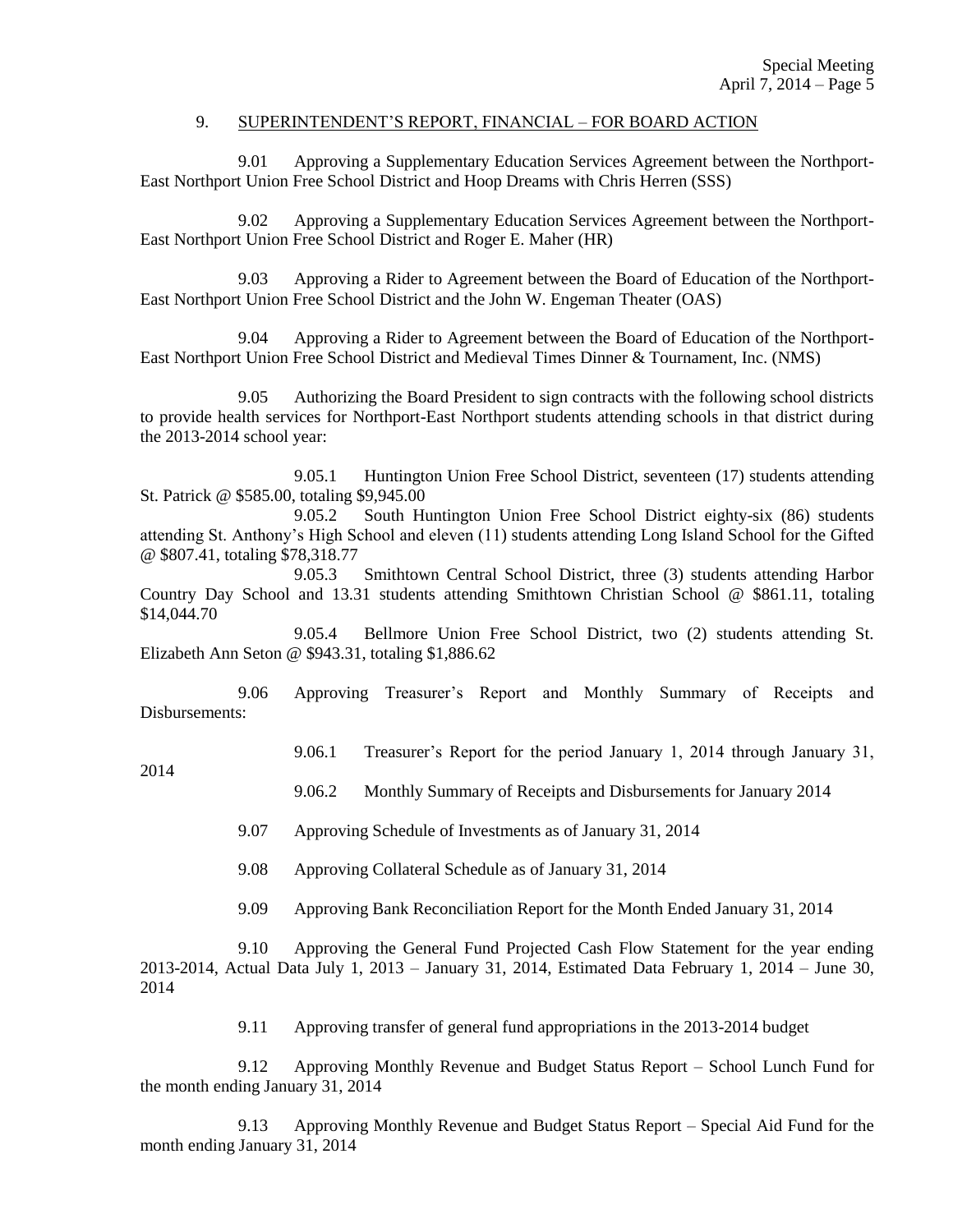9.14 Approving Monthly Revenue and Budget Status Report – General Fund for the month ending January 31, 2014

9.15 Approving Monthly Revenue and Budget Status Report – Capital Fund for the month ending January 31, 2014

9.16 Approving School Lunch Profit and Loss Statement for the month ending January 31, 2014

9.17 Approving Claims Auditor's Report for Warrants and Schedule of Claims for payments dated:

January 3, 2014 (Payroll Trust & Agency Warrant), January 15, 2014 (Accounts Payable Warrant), January 17, 2014 (Payroll Trust & Agency Warrant), January 31, 2014 (Payroll Trust & Agency Warrant), January 31, 2014 (Accounts Payable Warrant), January 2014 (Claims Audit Report)

9.18 Approving Claims Auditor's Report – Payroll Audit for the Payroll Distribution/Audit dated January 17, 2014 (Ocean Avenue School)

9.19 Establishing the 2013-2014 health service charge for out-of-district students attending District non public schools at \$828.69 per pupil and authorizing the Superintendent of Schools to execute contracts with school districts indicated in the attached memorandum in the amounts specified

9.20 Approving 2014-2015 Universal Pre-K Program Contracts between the Northport-East Northport Union Free School District and Island Kids Early Childhood Center, Northport Nursery School, Pumpkin Patch Day Nursery and Tutor Time Child Care Learning Center

9.21 Approving a Supplementary Education Services Agreement between the Northport-East Northport Union Free School District and Homecare Therapies dba Horizon Healthcare Staffing (SSS)

9.22 Approving a Supplementary Education Services Agreement between the Northport-East Northport Union Free School District and Silver Hill Hospital

9.23 Approving a Rider to Agreement between the Board of Education of the Northport-East Northport Union Free School District and the John W. Engeman Theater (NAS)

9.24 Approving an Agreement between the Northport-East Northport Union Free School District and Suffolk County Vanderbilt Mansion, Museum and Planetarium (DAS)

9.25 Approving an Educational Theater Agreement between the Northport-East Northport Union Free School District and the John W. Engeman Theater (DAS)

9.26 Approving the following resolution:

"WHEREAS, the Bellerose Avenue Elementary School  $5<sup>th</sup>$  Grade Committee has generously offered to donate a brick walkway at Bellerose Avenue Elementary School to the School District; and

WHEREAS, the School District desires to accept the Bellerose Avenue Elementary School 5<sup>th</sup> Grade Committee's donation;

NOW, THEREFORE, BE IT RESOLVED that the School District, without consideration, accepts the gift of a brick walkway from the Bellerose Avenue Elementary School 5<sup>th</sup> Grade Committee"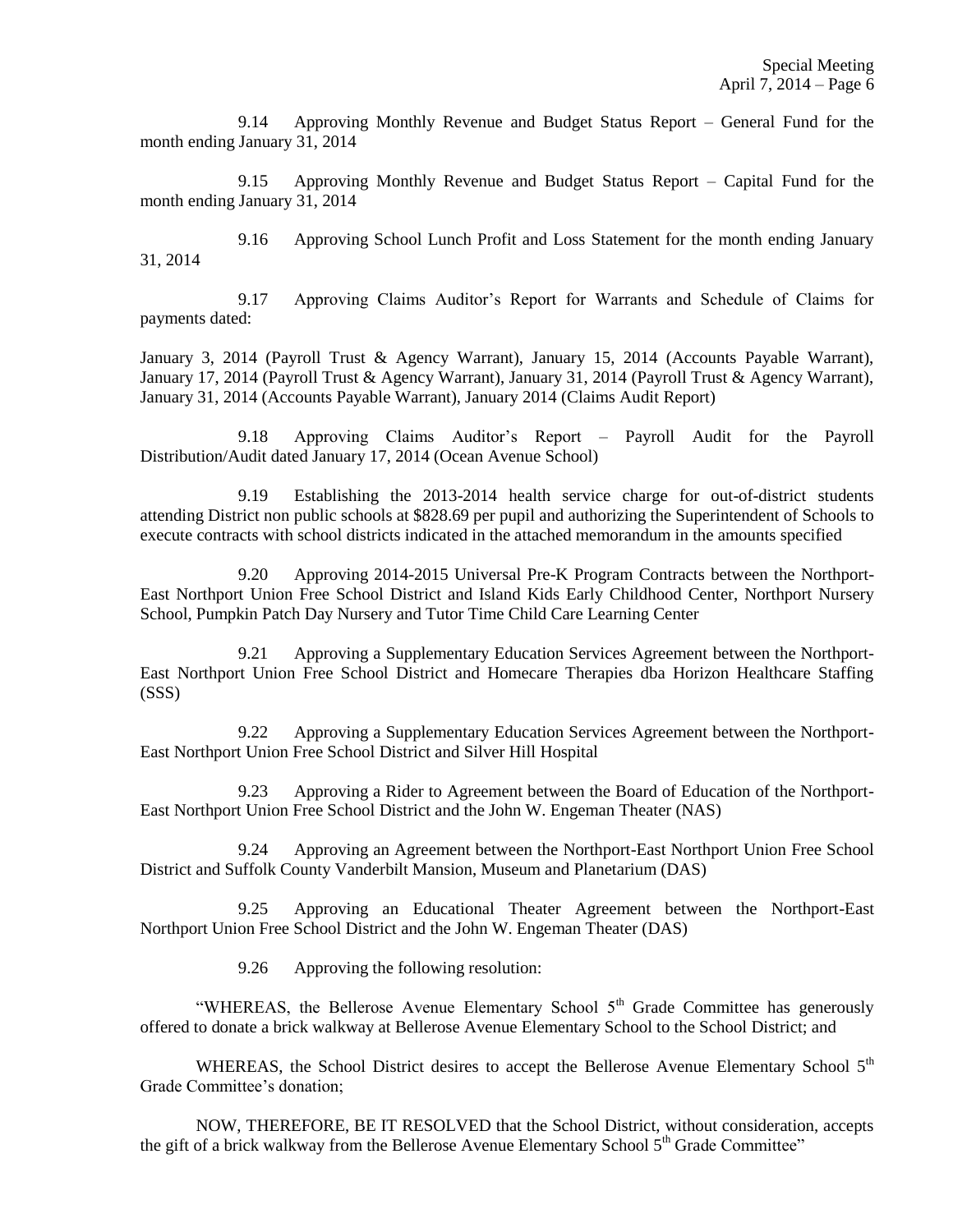9.27 Approving the following resolution:

"BE IT RESOLVED, that the Board of Education hereby gratefully accepts a donation of \$34,785 from the Northport Middle School Student Activity Account, for the purpose of students attending the trip to Greenkill Outdoor Education Center February 26, 2014 and increase the 2013-2014 budget code A2110.4161.23.2902 by \$34,785 for this purpose.

BE IT RESOLVED, that the Board of Education hereby approves an increase in the revenue code A2705 of the 2013-2014 budget by \$34,785 with the understanding that this increase in revenue is the result of donations from the Northport Middle School Student Activity Account"

9.28 Receiving the following donations to the District:

9.28.1 \$25.00 from Irene and Richard Taylor to the David Trachtenberg Memorial Scholarship 9.28.2 \$25.00 from Betty L. Torre and Family to the Jesse Warren Memorial Scholarship 9.28.3 \$35.00 from Kathryn and James Deegan to the Jesse Warren Memorial Scholarship (JTG Scholarship) 9.28.4 \$100.00 from Meg Cleary to the Michael Kauffman Memorial Scholarship

9.29 Approving the following resolution:

"BE IT RESOLVED, that the Board of Education hereby gratefully accepts a donation of \$500 from the East Northport Parents Charitable Foundation, for the purpose of the Dickinson Avenue Elementary School trip to Washington D.C. and increase the 2013-2014 budget code A2110.4010.00.2901 by \$500 for this purpose.

BE IT RESOLVED, that the Board of Education hereby approves an increase in the revenue code A2705 of the 2013-2014 budget by \$500 with the understanding that this increase in revenue is the result of donations from the East Northport Parents Charitable Foundation"

9.30 Approving a Rider to Agreement between the Board of Education of the Northport-East Northport Union Free School District and Brightspark Travel, Inc. (NHS)

Vote on Trustee Thompson's motion to approve all items under 8. and 9., including Supplemental 9.30, was unanimously carried by those present.

# 10. SUPERINTENDENT'S REPORT – FOR INFORMATION ONLY

10.01 Schedule H – Use of Facilities

## 11. ADJOURNMENT

President Waldenburg reviewed the upcoming meetings of April 24<sup>th</sup>, May 12<sup>th</sup> and May 20<sup>th</sup>.

There being no further business to discuss, motion was made by Trustee Badanes, seconded by Trustee Topel, to adjourn the meeting.

Unanimously carried by those present.